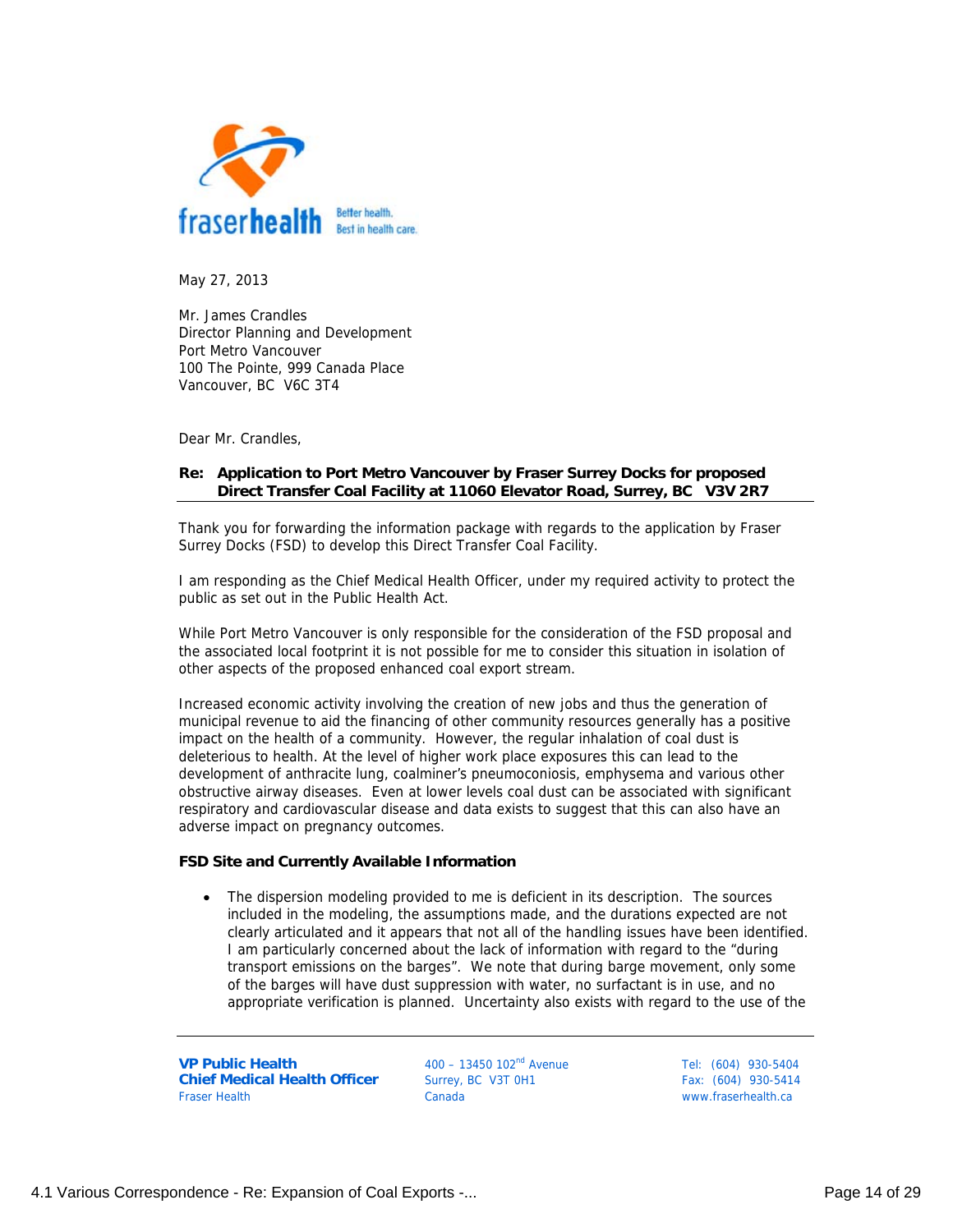"small" stockpile, listed as being over two acres in size, and the potential emissions from this source during adverse weather conditions.

- While I am comfortable that the emissions concerns with regard to the modeling can and will be addressed by the Metro Vancouver permitting process, I urge Metro Vancouver to address all local airshed issues at this time and not just the footprint within the FSD site.
- Staff from my office will work with air quality staff from Metro Vancouver to ensure that our concerns are addressed.
- The information provided on wastewater management is insufficient. Information is provided with regard to the creation of a settling pond, but it is unclear what will happen to the coal dust residue, the amount of water with a particulate matter concentration less than 600 ppm which would be discharged to sewer is not clear, nor is the management of more concentrated discharge.

While barge movement and other non FSD site activity is not regarded as the purview of Port Metro Vancouver the public are particularly intolerant of piecemeal approaches to considerations of major projects.

### **Recommendations**

- 1. It is probable that enhanced dispersion modeling and assessment of activity at the site and nearby will confirm that likely impacts will meet current regional air quality guidelines and objectives for particulates and other contaminants. While dispersion modeling may be reassuring, I note considerable community concern with regard to the project and recommend to Metro Vancouver and Port Metro Vancouver that any permitting should include substantial requirements for verification of modeling results and subsequent mitigation measures as necessary.
	- a. This verification should include continual air quality monitoring at a number of sensitive sites for not just the total suspended particles suggested but also PM10 and PM2.5 monitoring.
	- b. This verification activity should be associated with enforceable mitigation strategies. If available information, when activity commences, suggests that the modeling was inaccurate and a health risk exists, a decrease in activity and enhanced mitigation should automatically flow.
	- c. The verification process will aid the resolution of community concerns as they relate to direct health impacts.
	- d. The verification data should be publically available

I am aware that there are significant concerns about global warming and the use of coal in general and there is a desire by some of the concerned community to totally stop development of this product.

As Chief Medical Health Officer I cannot factor these views into consideration of local proposals.

# **Coal Train Activity and the Role of Burlington Northern Sante Fe (BNSF) Railway**

While the Port's permitting process for FSD does not involve consideration of the BNSF activity and the coal train activity through White Rock and other residential areas, I believe this must be taken into consideration during any approvals process.

The information provided by BNSF is totally lacking in its capacity to provide reassurance to the affected public or to me. Commentary with regard to 85% reduction, a lack of complaints, the